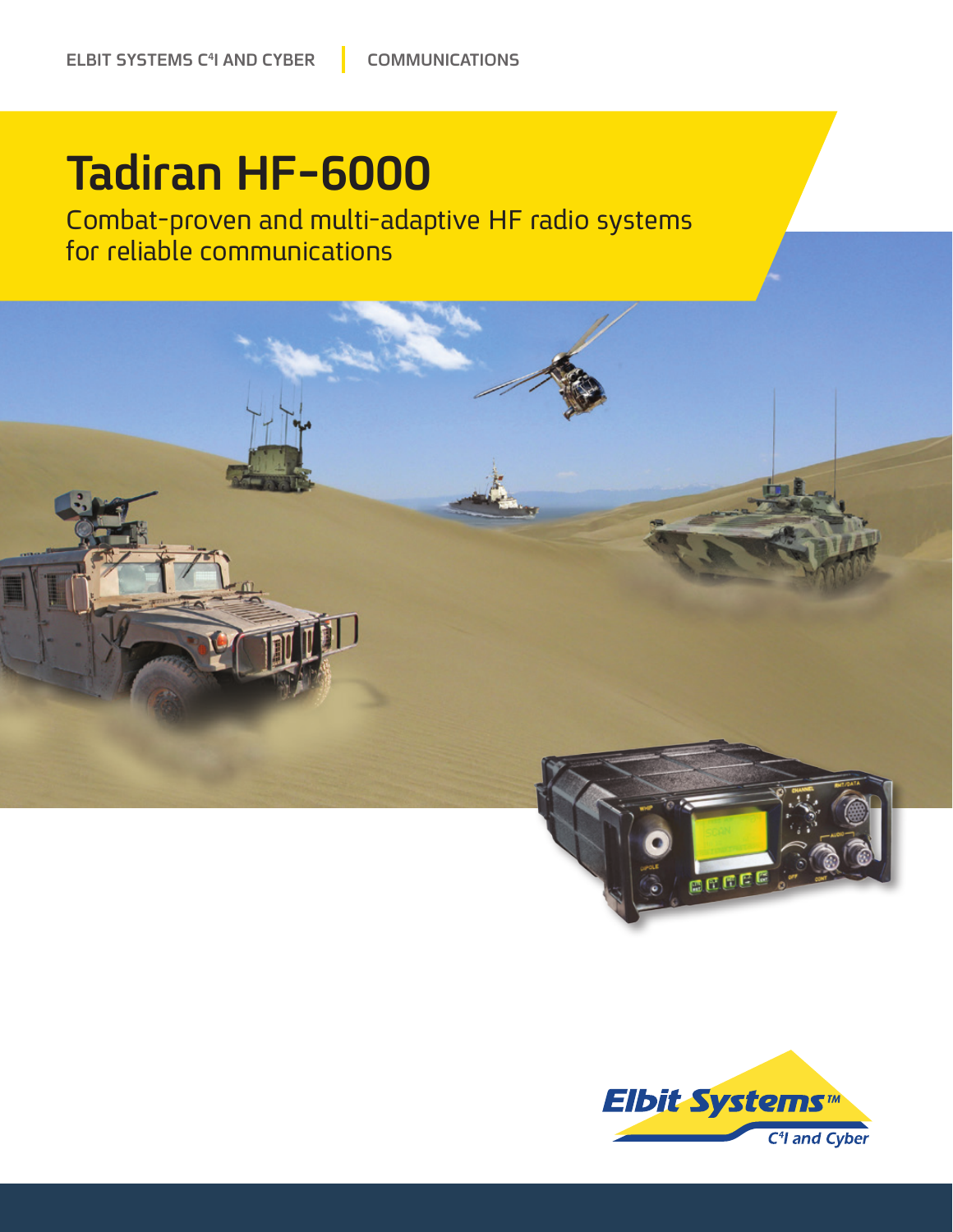# Tadiran HF-6000

### Combat-proven and multi-adaptive HF radio systems for reliable communications

| General                     |                                                              |
|-----------------------------|--------------------------------------------------------------|
| Frequency range:            | 1.5000 to 29.9999 MHz                                        |
| Channels:                   | 2,850,000 at 10 Hz spacing                                   |
| Modes of Operation:         |                                                              |
| Clear                       | Fixed frequency, Dual frequency, AutoCall and<br>MII-STD-ALF |
| COMSEC                      | Fixed frequency, Dual frequency, Autocall and<br>MII-STD-ALF |
| <b>ECCM</b>                 | Frequency-Hopping                                            |
| Type of Traffic             | Analog voice, Digital voice (optional), Data,<br>Burst, CW   |
| Modulation                  | USB, LSB, AM                                                 |
| Preset                      | 100 channel parameters                                       |
| Built-In-Test (BIT)         | On-line and operator initiated                               |
| Environmental<br>Conditions | Per MIL-STD-810 E/F                                          |
| Operating<br>Temperature    | $-40C$ to $+65C$                                             |
| EMC/EMI                     | MIL-STD-461/2                                                |
| <b>Configuration Power</b>  |                                                              |
| PRC-6020                    | 5W/10W/20W                                                   |
| VRC-6020                    | 5W/10W/20W                                                   |
| <b>VRC-6200</b>             | 20W/50W/125W                                                 |
| GRC-6400                    | 100W/200W/400W                                               |
| GRC-6600                    | 200W/500W/1000W                                              |
| GRC-6800                    | 1000W/2000W/4000W                                            |
| <b>Digital Squelch</b>      |                                                              |
| Type                        | Digital FSK Coding                                           |
| False Alarms                | Less than one per hour                                       |
| <b>Vocoder (optional)</b>   |                                                              |
| Rates                       | 2400, 1200 bps                                               |
| Encryption                  | Digital encryption                                           |
| Modem type                  | Single tone                                                  |
| <b>Selective Calling</b>    |                                                              |
| Type                        | Digital FSK Coding                                           |
| Addresses                   | 27 individual, 3 groups, All                                 |

|                                             | AutoCall - Automatic Link Establishment (ALE)                                     |
|---------------------------------------------|-----------------------------------------------------------------------------------|
| Frequency Tables                            | 100                                                                               |
| Frequency Table<br>Length                   | 10                                                                                |
| <b>Link</b><br><b>Establishment</b><br>Time | 2.5 to 4.5 seconds                                                                |
|                                             | MIL-STD-188-141A ALE (optional) <sup>**</sup>                                     |
| Frequency Tables                            | 10                                                                                |
| Frequency Table<br>Length                   | Up to 100                                                                         |
| Self Addresses                              | 20                                                                                |
| Other Addresses                             | 100                                                                               |
| ALF Nets                                    | 20                                                                                |
| <b>Data Communication (optional)</b>        |                                                                                   |
| Built-in Modem<br>Types                     | MIL-STD-188-110A/B, STANAG 4539, Single<br>Tone, 39-Tone, STANAG 4285, PFSK, MFSK |
|                                             |                                                                                   |
| <b>FLASH - Built-In Data Terminal</b>       |                                                                                   |
|                                             | Up to 100 preformatted messages                                                   |
| Data Type                                   | 3 digits, up to 900 coded messages with<br>acknowledge capability                 |
|                                             | 90 character messages with acknowledge<br>capability                              |
|                                             | <b>ECCM</b> - Frequency-Hopping (optional)                                        |
| Communication<br>Type                       | Voice, Data, FLASH, Digital CW (optional)                                         |
| Technique                                   | Full band frequency-hopping and sub-band<br>frequency-hopping                     |
| Synchronization                             | Fast and automatic; no need for periodic<br>resynchronization or master station   |
| <b>COMSEC (optional)</b>                    |                                                                                   |
| Voice                                       | Digital and analog<br>Digital encryption                                          |

With more than four decades of experience, Elbit System is a global proven communications solutions for the modern battlefield. The leader in the development and implementation of advanced, combatcompany's communications equipment and systems are in use by the armed forces of over fifty nations, including the Israel Defense Forces.



### **Elbit Systems C<sup>4</sup>I and Cyber Ltd.**

2 H'amachshev St., Netanya 42507, Israel E-mail: landc4i@elbitsystems.com www.elbitsystems.com/landc4i

Follow us on  $\mathbf{C}$   $\mathbf{C}$   $\mathbf{C}$  **c**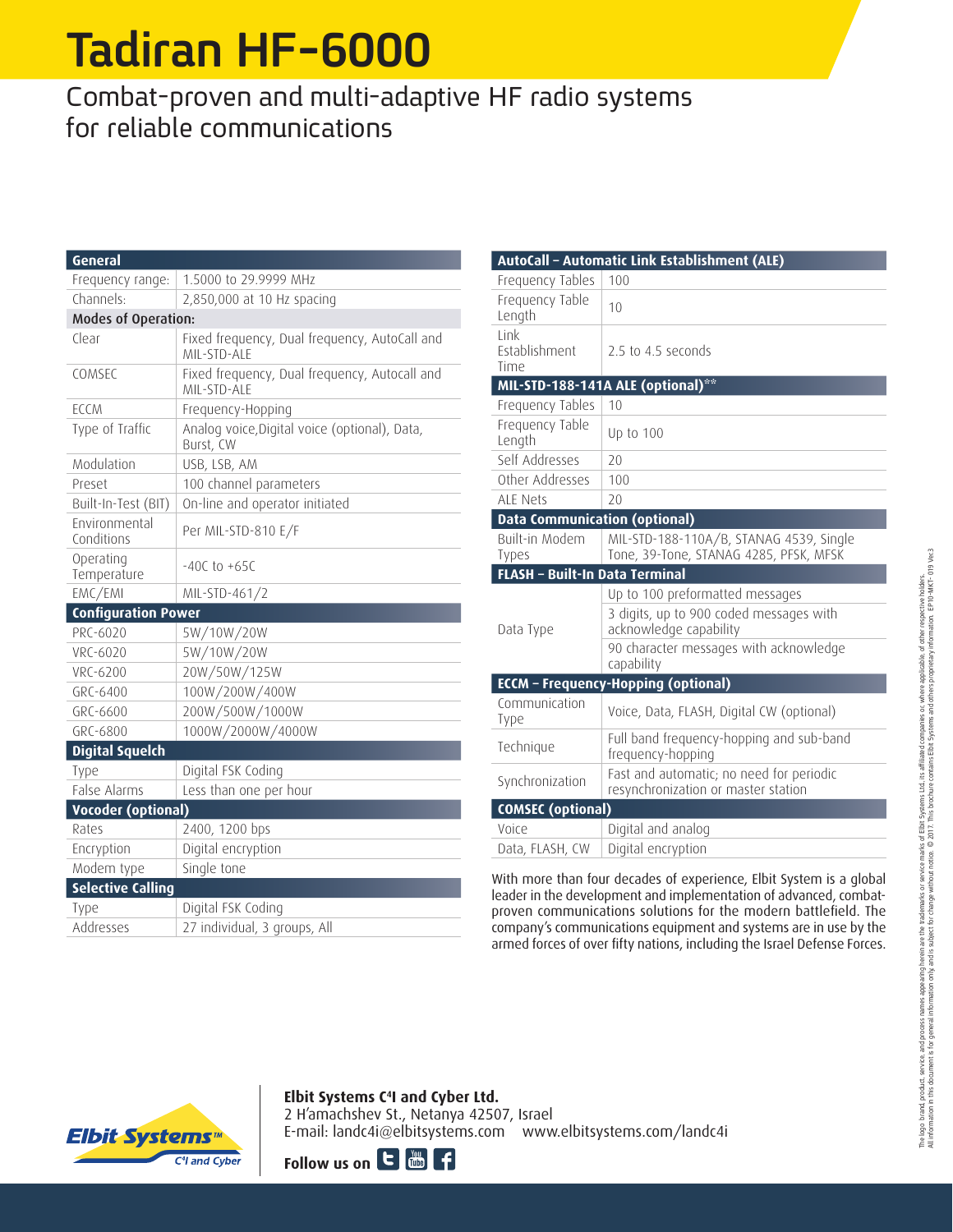### **Key Features**

Powerful key features which make the Tadiran HF-6000 adaptable to every arena:

- MIL-STD ALE and AutoCall Offering increased tactical efficiency, responsiveness and operational ease. The HF-6000 radio systems provide optional MIL-STD-188-141B ALE for interoperability with other MIL-STD-188-141B stations. AutoCall - a proprietary function - delivers faster and more reliable link establishment and is recommended when greater tactical efficiency is critical.
- Digital active squelch Filters out annoying noise traditionally associated with HF communications. As a result, the HF-6000 family not only eliminates false alarms and misdetections, but also supports connections to vehicular intercom systems and to HF-VHF relay stations.
- **Selective calling** Allows the operator to address a message to an individual member, a group, or an entire network. Selective calling is applicable in CLEAR, COMSEC, frequency-<br>hopping and frequency management modes.
- **Data communications** Built-in, high-speed and reliable modems assure reliable data transfer even under harsh communication conditions by using powerful error detection techniques and correction codes. The modems utilize a variety of wave forms including: Single tone, 39 tone and programmable FSK, all compatible with MIL-STD-188-110A/B, STANAG 4539, STANAG-4285 and MFSK.
- **COMSEC** Ensures secure voice, data and burst communications. Voice communications are digitally encrypted or scrambled in frequency, time and phase domains. Data and burst communications are digitally encrypted.
- jammed environments. The HF-6000 employs automatic hopping assures reliable and successful operations in densely-**• ECCM** - Elbit Systems proprietary ECCM-full-band frequencysynchronization to eliminate the need for vulnerable master stations. It delivers immediate operational readiness without any cumbersome, time-consuming synchronization processes. The HF-6000 ECCM can be applied to voice, data and burst .communications
- **GPS** Internal GPS providing location and situational awareness data for C<sup>4</sup>I applications.
- Vocoder Built in to enable higher voice quality based on the Mixed Excitation Linear Prediction (MELP) coder. The utilization of speech compression methods tailored to the HF channel conditions, Forward Error Correction (FEC) and frame synchronization provides improved intelligibility, voice quality and recognition in comparison with traditional LPC-10 vocoders.
- **Dual frequency** Supports reception and transmission over different frequencies, ensuring reliable communications when the same channel frequency cannot be used by stations due to poor link quality.
- **Burst** Allows preprogrammed short messages to be transmitted and received by a designated net station when the link conditions are below the voice intelligibility threshold. Burst messages are supported by a power error correction code, with an acknowledge signal sent upon successful message reception.
- **Adaptive data transmission** Increases the effective data throughput for a typical HF link by matching the data transmission parameters to the quality of the HF link.
- **Adaptive power control** Enables output power to be automatically adapted to communication conditions, assuring the lowest transmission power level and power consumption for a predefined communication quality level.

### **Solutions Antenna**

Elbit Systems offers a variety of antennas based on the prevailing operational requirements. The proprietary NVIS solution is designed to overcome skip zone communication problems and to provide a continuous communication range from 0 to more than 1000km.

### **Configurations**

The Tadiran HF-6000 radio systems are available for tactical configurations in portable man-pack, vehicular, ship, fixed station and strategic sites configurations.

#### **Tactical**

**(PRC-6020 (20 watt)** 



A compact integrated man-pack radio unit

#### **VRC-6020 (20 watt)**



A low-power radio system available in vehicular or fixed station configuration

#### **VRC-6200 (125 watt)**



A vehicular or fixed radio set configuration

#### **strategic sites configurations**

**GRC-6400 (400 watt), GRC-6600 (1000 watt) and**  $GRC - 6800 (4000 \text{ Watt})$ 



Fixed station radio set configurations Ship radio set configurations